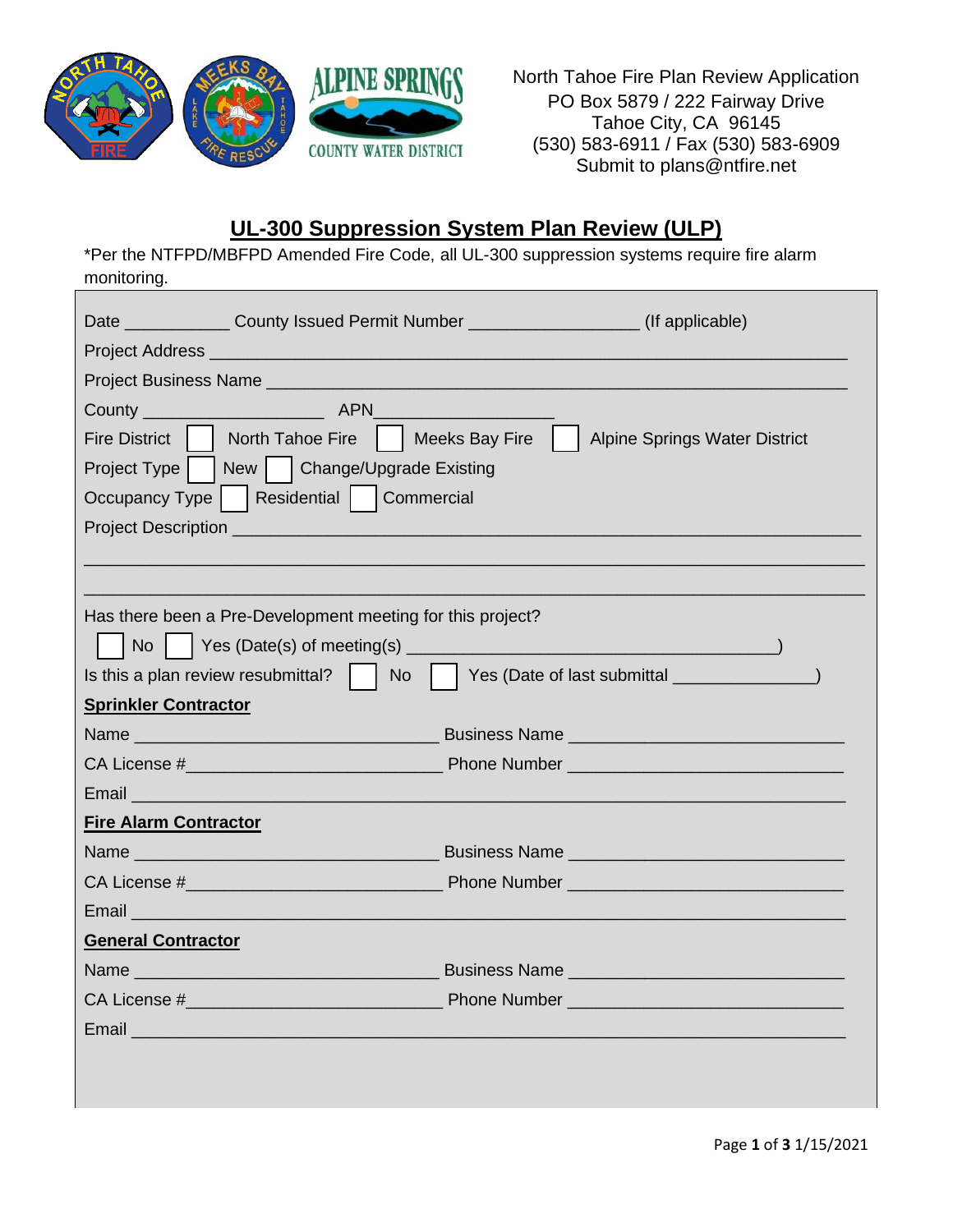| <b>Homeowner</b>                                                                                                                                                                                                                                                                   |                                                                                                                                                                                                                               |  |
|------------------------------------------------------------------------------------------------------------------------------------------------------------------------------------------------------------------------------------------------------------------------------------|-------------------------------------------------------------------------------------------------------------------------------------------------------------------------------------------------------------------------------|--|
|                                                                                                                                                                                                                                                                                    |                                                                                                                                                                                                                               |  |
|                                                                                                                                                                                                                                                                                    | Email et al. 2003 - Construction and Construction and Construction and Construction and Construction and Const                                                                                                                |  |
|                                                                                                                                                                                                                                                                                    | Mailing Address <b>Mailing Address Mailing Address Mailing Address Mailing Address</b>                                                                                                                                        |  |
| <b>Main Contact</b>                                                                                                                                                                                                                                                                |                                                                                                                                                                                                                               |  |
|                                                                                                                                                                                                                                                                                    | Name Name and the state of the state of the state of the state of the state of the state of the state of the state of the state of the state of the state of the state of the state of the state of the state of the state of |  |
|                                                                                                                                                                                                                                                                                    |                                                                                                                                                                                                                               |  |
| <b>INCOMPLETE APPLICATIONS WILL NOT BE ACCEPTED</b>                                                                                                                                                                                                                                |                                                                                                                                                                                                                               |  |
| Review the statements below. Check the boxes once the statements have been reviewed.                                                                                                                                                                                               |                                                                                                                                                                                                                               |  |
| Plan review turnaround is 15-business days from the date plan review fees are paid. Do not contact<br>our office during the 15-business day review turnaround. Our staff will not respond to your inquiry.<br>Once your review is complete, our office will contact you via email. |                                                                                                                                                                                                                               |  |
|                                                                                                                                                                                                                                                                                    |                                                                                                                                                                                                                               |  |

Review the submittal requirements below. NTFPD is no longer able to approve plans with conditions. If any of the requirements are missing, plans will not be approved and will be subject to resubmittals and resubmittal fees. All resubmittals trigger a new 15-business day turnaround.

## *Check the type of plan review that applies. Under the selected type, check the requirements to ensure all are met prior to submitting.*

## **NTFPD/Placer Co. Review Submittal Requirements** –

A complete set of sprinkler plans stamped and signed by the sprinkler contractor with a C16 license.

Applicable building codes and standards must be noted on the cover sheet, including the NTFPD Amended fire code.

Cut sheets for all products.

Hydraulic Calculations.

The county issued project permit number. If the permit issuance checklist is already issued, include this with submittal. If not, you will be required to submit a copy to NTF once it is issued.

Pre-Development Meeting Findings/Alternate Materials and Methods Request (If applicable).

## **MBFPD/El Dorado Co. Review Submittal Requirements** –

A complete set of sprinkler plans stamped and signed by the sprinkler contractor with a C16 license.

Applicable building codes and standards must be noted on the cover sheet, including the MBFPD Amended fire code.



Hydraulic Calculations.